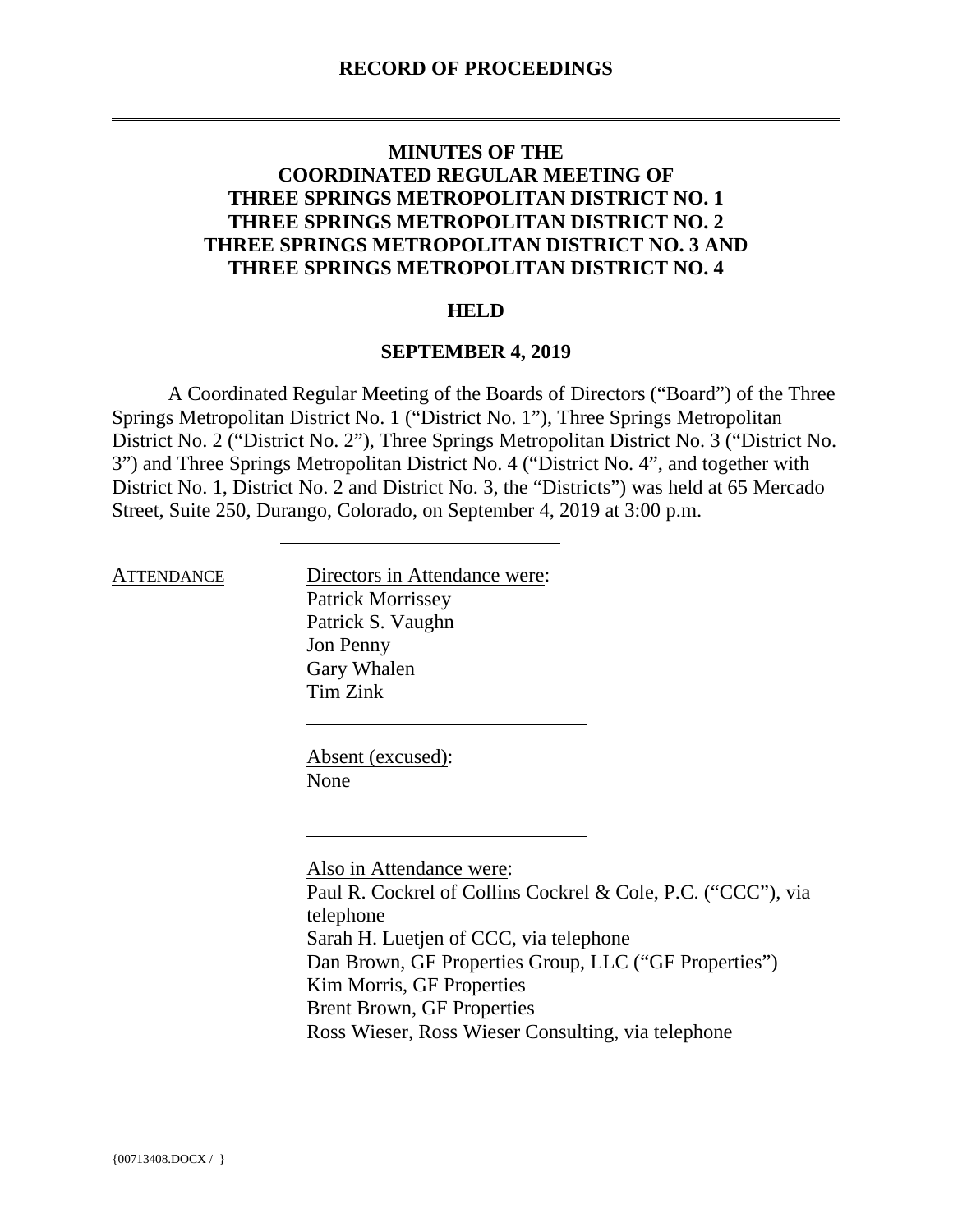## CONFLICTS OF INTEREST

Mr. Cockrel reported that general conflict of interest statements had previously been received from all directors and filed with the Secretary of State more than 72 hours in advance of the meeting, disclosing potential conflicts of interest as follows.

Chairman Morrissey, is the President and COO of and employed by GF Properties Group, LLC ("GFP"), a Colorado limited liability company, which is affiliated with GRVP, LLC ("GRVP"), a Colorado limited liability company, which is the owner and master developer of all or a significant share of the developable real property within each of the Districts. Additionally, he is an authorized representative of Tierra Group, LLC ("Tierra"), which is the sole member of (i) GRVP and (ii) Tierra Vision Homes, LLC, Tierra Custom Homes, LLC, GFP Mercado, LLC, Confluence Durango, LLC and GFP 3S Apartments, LLC, related entities which own or will own and improve properties within the Districts. GFP, GRVP and Tierra (the "Companies") are each indirectly owned by the Southern Ute Indian Tribe (the "Tribe"). The Tribe is the sole member of GFMC, LLC ("GFMC"), which is the manager of each of the Companies. He is regularly authorized by GFMC to carry out various management activities of the Companies. Although he is an officer, employee and agent of the Companies, he is not an owner or creditor of the Companies, GFMC or the Tribe, nor does he have any other substantial financial interest in the Companies, GFMC or the Tribe.

Director Vaughn is the Operating Director – Non-Energy and an employee of the Southern Ute Indian Tribe Growth Fund, a division of the Tribe. The Tribe is the sole owner of GFP, which is affiliated with GRVP, a Colorado limited liability company, which is the owner and master developer of all or a significant share of the developable real property within the District. Additionally, he is an authorized representative of Tierra, which is the sole member of (i) GRVP and (ii) Tierra Vision Homes, LLC, Tierra Custom Homes, LLC, GFP Mercado, LLC, Confluence Durango, LLC and GFP 3S Apartments, LLC, related entities which own or will own and improve properties within the District. GFP, GRVP and Tierra are each directly or indirectly owned by the Tribe. The Tribe is the sole member of GFMC, which is the manager of each of the Companies. He is an authorized representative of GFMC for various business purposes. Although he is an officer, employee and agent of the Companies, he is not an owner or creditor of the Companies, GFMC or the Tribe, nor does he have any other substantial financial interest in the Companies, GFMC or the Tribe.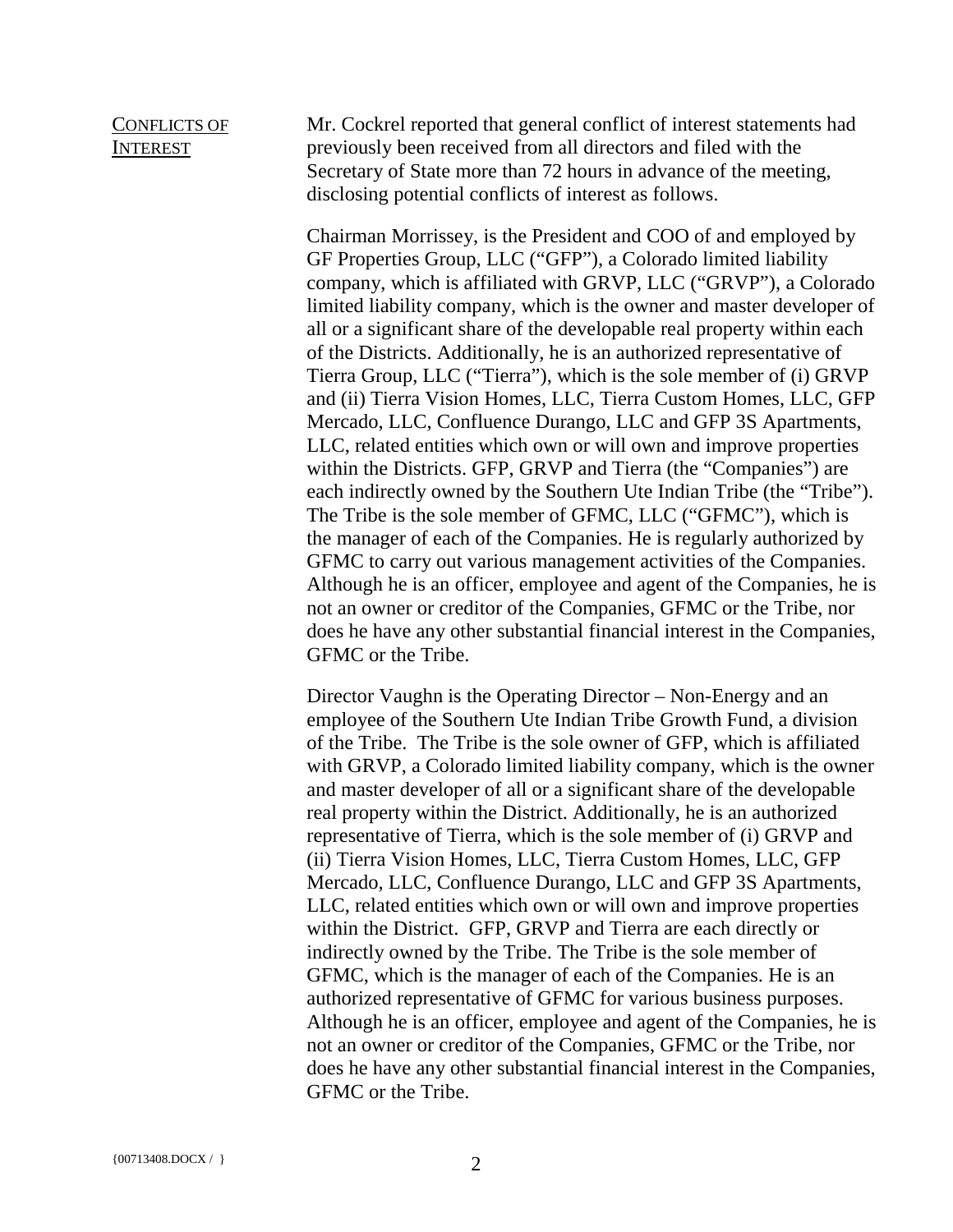Director Penny is employed by GFP. Additionally, he is an authorized representative of Tierra, which is the sole member of (i) GRVP and (ii) Tierra Vision Homes, LLC, Tierra Custom Homes, LLC, GFP Mercado, LLC, Confluence Durango, LLC and GFP 3S Apartments, LLC, related entities which own or will own and improve properties within the District. GFP, GRVP and Tierra are each directly or indirectly owned by the Tribe. The Tribe is the sole member of GFMC, which is the manager of each of the Companies. He is regularly authorized by GFMC to carry out various management activities of the Companies. Although he is an officer, employee and agent of the Companies, he is not an owner or creditor of the Companies, GFMC or the Tribe, nor does he have any other substantial financial interest in the Companies, GFMC or the Tribe.

Director Zink is also employed by GFP. Additionally, he is an authorized representative of Tierra, which is the sole member of (i) GRVP and (ii) Tierra Vision Homes, LLC, Tierra Custom Homes, LLC, GFP Mercado, LLC, Confluence Durango, LLC and GFP 3S Apartments, LLC, related entities which own or will own and improve properties within the District. GFP, GRVP and Tierra are each directly or indirectly owned by the Tribe. The Tribe is the sole member of GFMC, which is the manager of each of the Companies. He is regularly authorized by GFMC to carry out various management activities of the Companies. Although he is an officer, employee and agent of the Companies, he is not an owner or creditor of the Companies, GFMC or the Tribe, nor does he have any other substantial financial interest in the Companies, GFMC or the Tribe.

Director Whalen is also employed by GFP. Additionally, he is an authorized representative of Tierra, which is the sole member of (i) GRVP and (ii) Tierra Vision Homes, LLC, Tierra Custom Homes, LLC, GFP Mercado, LLC, Confluence Durango, LLC and GFP 3S Apartments, LLC, related entities which own or will own and improve properties within the District. GFP, GRVP and Tierra are each directly or indirectly owned by the Tribe. The Tribe is the sole member of GFMC, which is the manager of each of the Companies. He is regularly authorized by GFMC to carry out various management activities of the Companies. Although he is an officer, employee and agent of the Companies, he is not an owner or creditor of the Companies, GFMC or the Tribe, nor does he have any other substantial financial interest in the Companies, GFMC or the Tribe.

All Directors present stated that the participation of at least three of them in the meeting was necessary to obtain a quorum of the Board or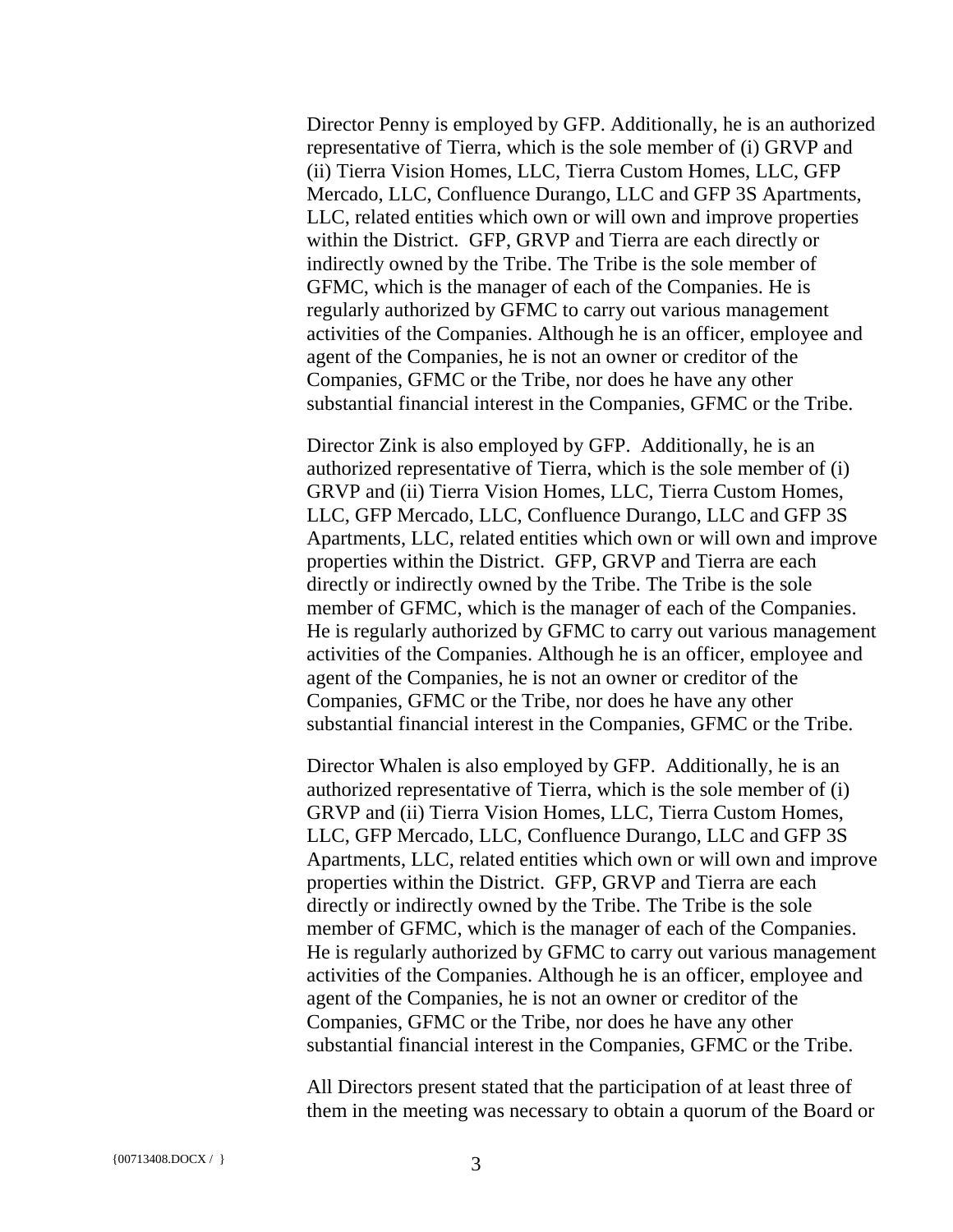|                                             | otherwise enable the Board to act; that written disclosures of such<br>potential conflicts of interest of each Director had been filed with the<br>Board and the Secretary of State in accordance with statutory<br>requirements; and that the nature of each Director's private interests<br>related to their employment and/or officership positions with the<br>above-mentioned entities. After each Director had summarily stated<br>for the record the fact and nature of his private interests and had<br>further stated that the determination to participate in voting or take<br>any other action on any contract or other matter in which he may have<br>a private interest would be made in compliance with Section 24-18-<br>$201(1)(b)(V)$ , C.R.S., on an ad hoc basis, the Board turned their<br>attention to the agenda items. |
|---------------------------------------------|------------------------------------------------------------------------------------------------------------------------------------------------------------------------------------------------------------------------------------------------------------------------------------------------------------------------------------------------------------------------------------------------------------------------------------------------------------------------------------------------------------------------------------------------------------------------------------------------------------------------------------------------------------------------------------------------------------------------------------------------------------------------------------------------------------------------------------------------|
|                                             | All Disclosure of Potential Conflict of Interest Statements previously<br>filed are deemed continuing for all purposes and are incorporated into<br>the record of the meeting.                                                                                                                                                                                                                                                                                                                                                                                                                                                                                                                                                                                                                                                                 |
| <b>MINUTES</b>                              | The Board reviewed the minutes of the June 26, 2019 Regular<br>Meeting. After discussion and upon motion duly made by Director<br>Vaughn, seconded by Director Whalen and unanimously carried, the<br>minutes of the meeting were approved as revised.                                                                                                                                                                                                                                                                                                                                                                                                                                                                                                                                                                                         |
| FINANCIAL<br><b>REPORT</b>                  | Dan Brown presented the financial reports for each District and a<br>summary of invoices totaling \$66,715.93 for ratification and payment,<br>which summary is attached hereto and incorporated herein by this<br>reference. After discussion and upon motion duly made by Director<br>Zink, seconded by Director Penny and unanimously carried, the Board<br>of District No. 3 ratified and approved disbursements and payment of<br>all invoices totaling \$66,715.93 as set forth on the summary.                                                                                                                                                                                                                                                                                                                                          |
|                                             | Ross Wieser then presented the July 31, 2019 financials for review.                                                                                                                                                                                                                                                                                                                                                                                                                                                                                                                                                                                                                                                                                                                                                                            |
| PRELIMINARY<br>2020 BUDGET<br><b>REVIEW</b> | Mr. Weiser then discussed the preliminary 2020 draft budget with the<br>Board.                                                                                                                                                                                                                                                                                                                                                                                                                                                                                                                                                                                                                                                                                                                                                                 |
| <b>REQUEST FOR</b><br><b>PROPOSAL</b>       | Mr. Cockrel noted that the District will need a Financial Advisor to<br>review District financials in advance of the District's refunding.                                                                                                                                                                                                                                                                                                                                                                                                                                                                                                                                                                                                                                                                                                     |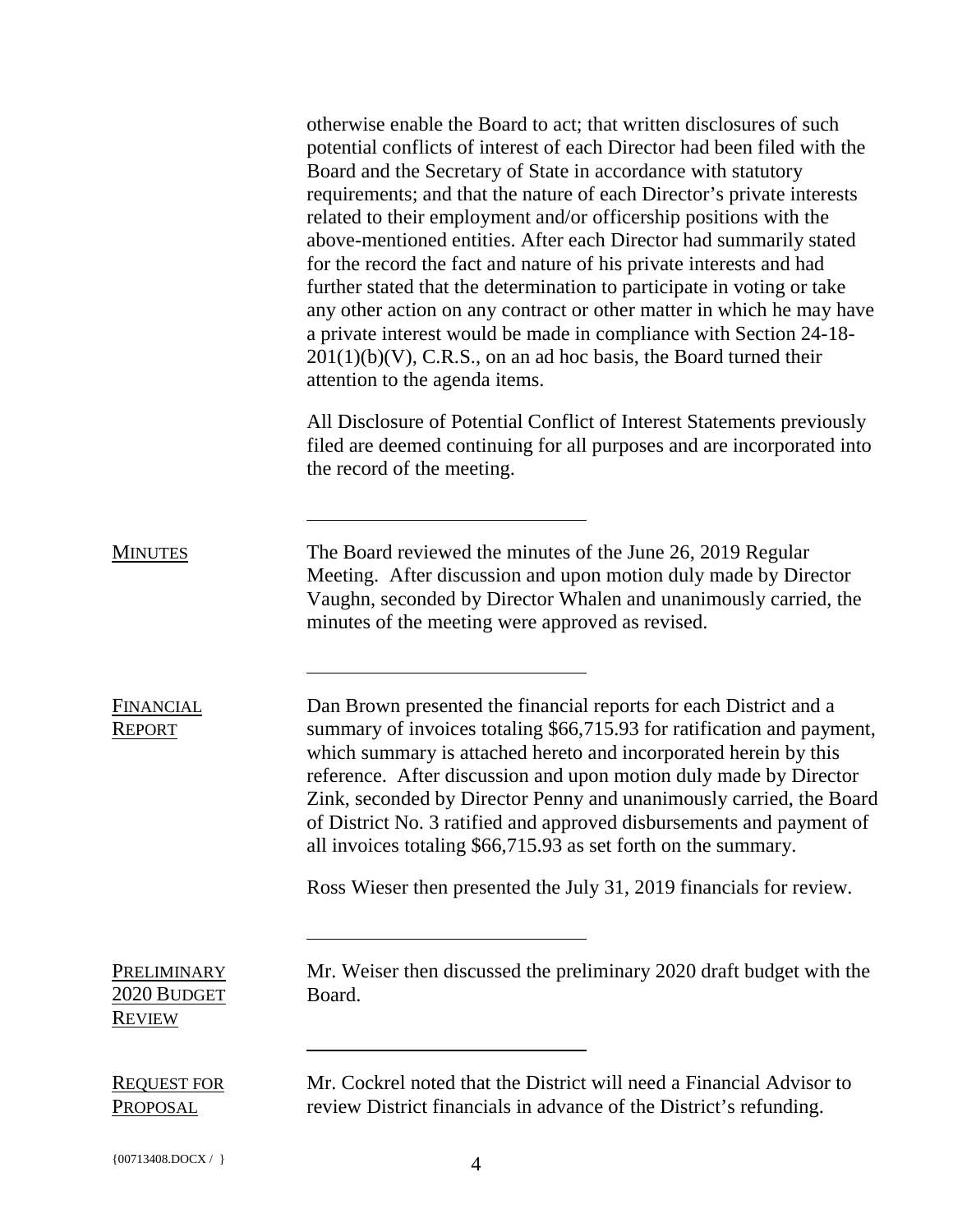Director Zink will work with legal counsel on preparing a Request for Proposal for Financial Advisor Services.

| <b>DEVELOPMENT</b><br><b>REPORT</b>                       | Jon Penny presented the following Change Orders for ratification, a<br>summary of which is attached hereto and incorporated herein by this<br>reference:                                                                                                                                                                                                                                                                                |            |  |
|-----------------------------------------------------------|-----------------------------------------------------------------------------------------------------------------------------------------------------------------------------------------------------------------------------------------------------------------------------------------------------------------------------------------------------------------------------------------------------------------------------------------|------------|--|
|                                                           | <b>Grasshoppers Landscaping and Lawn Services:</b>                                                                                                                                                                                                                                                                                                                                                                                      |            |  |
|                                                           | CO#1 to Work Order #5                                                                                                                                                                                                                                                                                                                                                                                                                   | \$4,308.68 |  |
|                                                           | CO#2 to Work Order #5                                                                                                                                                                                                                                                                                                                                                                                                                   | \$4,907.50 |  |
|                                                           | After discussion and upon motion duly made by Director Vaughn,<br>seconded by Director Zink and unanimously carried, the Board of<br>District No. 3 ratified and approved the Change Orders as presented<br>and appropriation of funds therefor.                                                                                                                                                                                        |            |  |
|                                                           | Brent Brown provided an update on the trails. Additional work is<br>being completed and Trails 2000 will ask for compensation for<br>improvements in the amount of \$5,000.00                                                                                                                                                                                                                                                           |            |  |
| WORKERS'<br><u>COMPENSATION</u>                           | Ms. Luetjen presented the Resolutions Determining Not to Provide<br>Workers' Compensation Insurance Coverage for Uncompensated<br>Members of the Board of Directors for Policy Year 2020. Upon<br>motion duly made by Director Vaughn, seconded by Director Whalen<br>and unanimously carried, the Board adopted such Resolution for each<br>District, copies of which are attached hereto and incorporated herein<br>by this reference |            |  |
| <b>UPDATED CORA</b><br><b>POLICY</b><br><b>RESOLUTION</b> | Ms. Luetjen reviewed the updated CORA Policy Resolutions.<br>Following discussion and upon motion duly made by Director Zink,<br>seconded by Director Penny and unanimously carried, the Board<br>adopted such Resolution for each District, copies of which are<br>attached hereto and incorporated herein by this reference.                                                                                                          |            |  |
| <b>ONLINE NOTICE OF</b><br><b>PUBLIC MEETINGS</b>         | Ms. Luetjen then reviewed the Resolutions Authorizing Online<br>Posting of Notice of Public Meetings. Ms. Luetjen noted that                                                                                                                                                                                                                                                                                                            |            |  |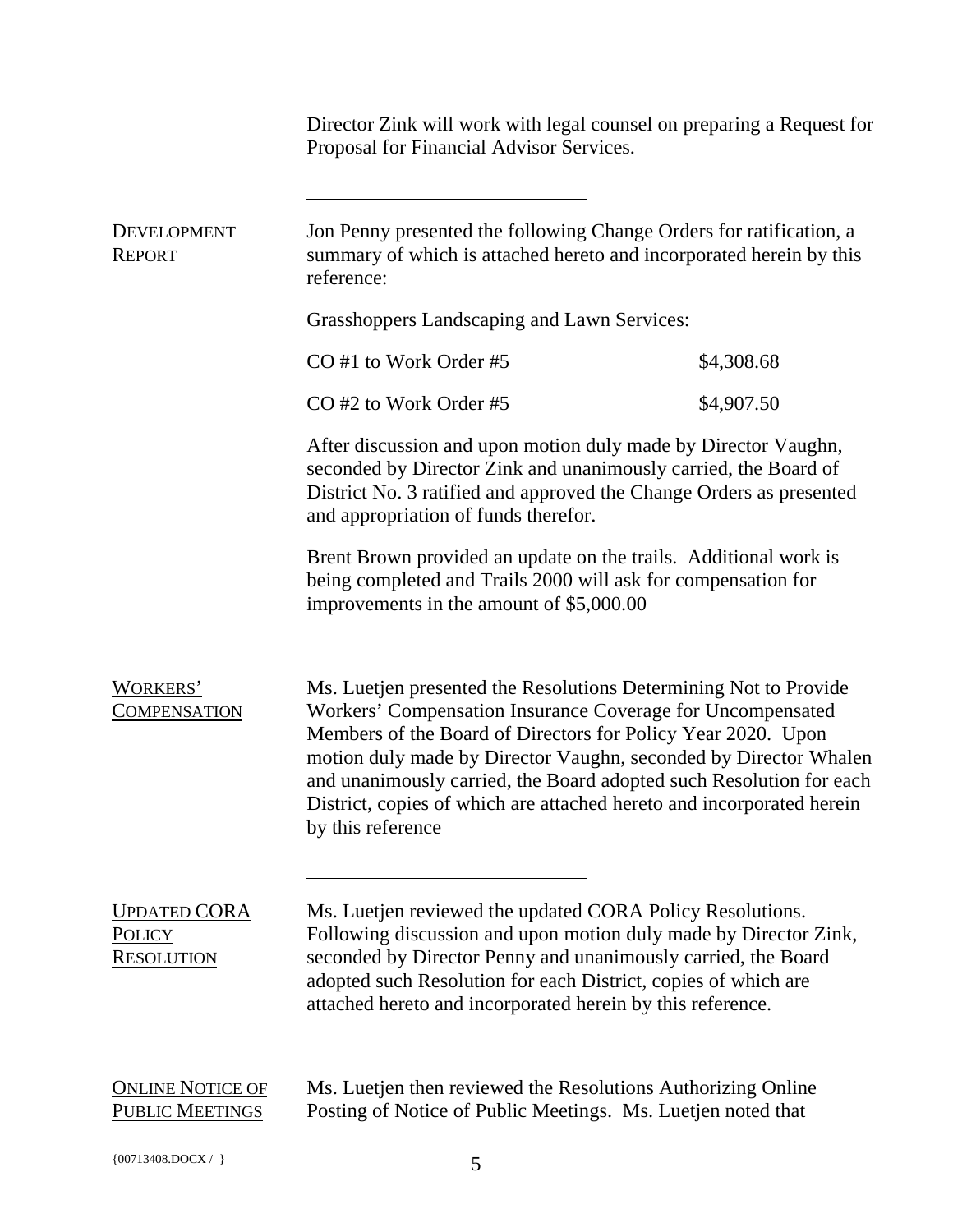legislation recently changed and now allows special districts to post full and timely notice of any public meeting (regular, special, or study sessions) no less than 24-hours prior to the meeting on the public website of the district. Following discussion and upon motion duly made by Director Vaughn, seconded by Director Zink and unanimously carried, the Board adopted such Resolution for each District, and designated www.threespringsdurango.com/residentsbuilders-businesses/metro-district/ as the website of the District, in which notices will be posted moving forward. Copies of each Resolution is attached hereto and incorporated herein by this reference.

**OTHER MATTERS** 

Mr. Cockrel discussed the Sanitation Easement and will revise and forward to the Board

**MEETING ADJOURNED**  There being no further business to come before the Board at this time, the meeting was adjourned.

Respectfully submitted,

Sarah H. Luetjen, Secretary for the Meeting